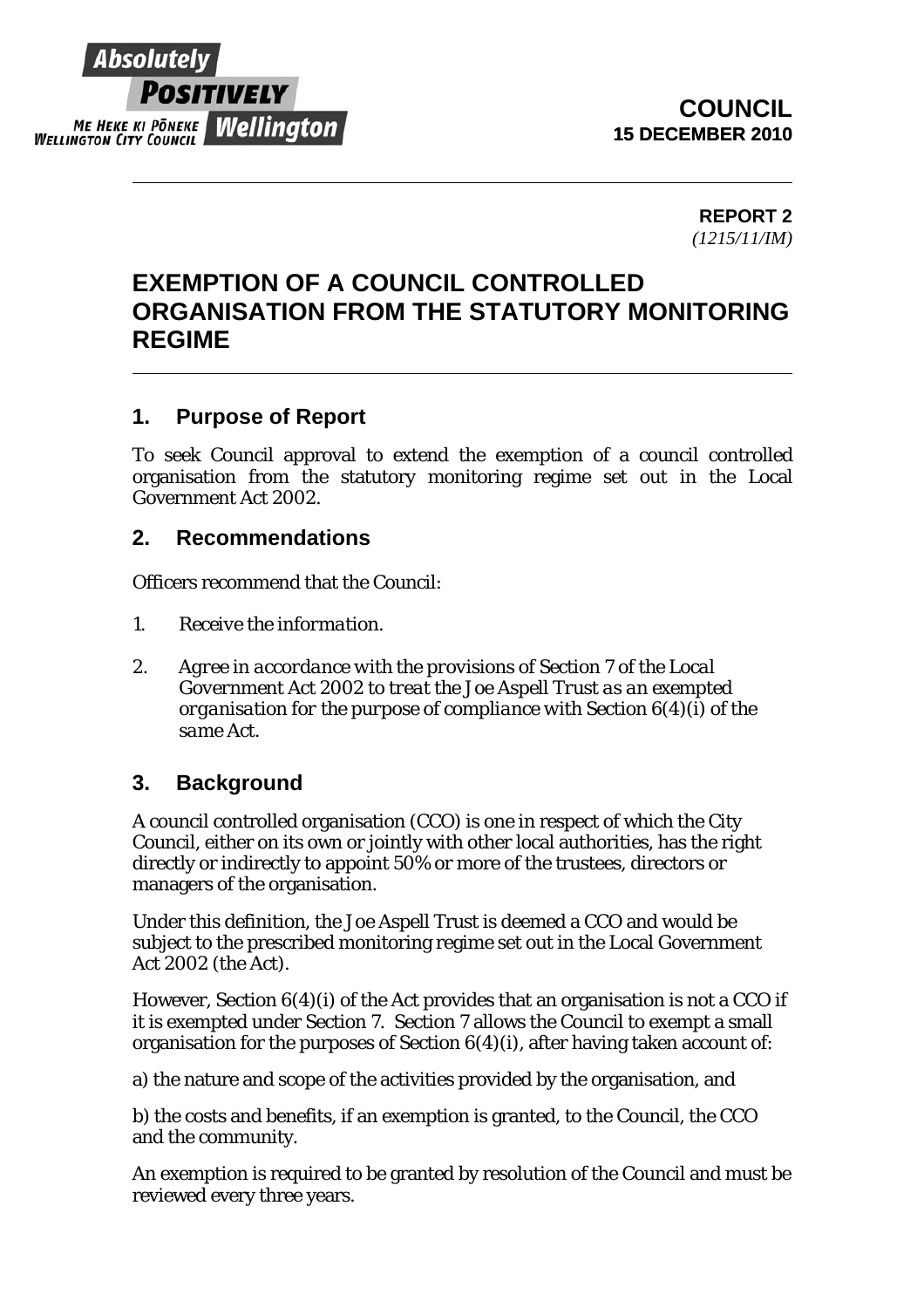#### The benefits of exemption are:

#### *For the entity*

There will be no requirement:

- to produce an annual statement of corporate intent, incorporating measures by which the Council can assess the achievement of its objectives
- to submit to the Council a half yearly report on its operations
- to submit to the Council, and make available to the public, an annual report on its operations
- to submit its annual report for audit by an auditor appointed by the Auditor-General.

Being exempted from these requirements will relieve the Joe Aspell Trust of a significant additional administrative and cost burden.

#### *For the Council*

There will be no requirement to monitor the performance of the entity to evaluate its contribution to the achievement of the Council's desired aims and outcomes (which even if relevant is small); the Council's objectives for the entity (which have not been considered); and the desired results as set out in its statement of corporate intent (which have not been prepared). Under the Council's current arrangements, the entity would otherwise be required to report quarterly to the CCO Performance subcommittee.

On 29 August 2007, Council approved this exemption for a three year period. This has now expired. This paper seeks to extend this for a further three years to 30 June 2013.

Note that Hutt Minoh House Friendship Trust was also approved for exemption in 2007, however it is no longer a council controlled organisation as only three of seven of the board trustees are council appointees.

Hutt Minoh House Friendship Trust and Joe Aspell Trust will still be included in reporting on council organisations.

### **4. Discussion**

The Joe Aspell Trust is a charitable trust that administers funds settled on Wellington City Council in 1990 from the estate of the late Joe Aspell (a former City Councillor) for the purpose of providing for "the care, benefit, maintenance, upbringing, education, advancement in life and general welfare of young people who reside in Wellington and who are socially disadvantaged". It is considered a CCO by virtue of the trust deed naming the Mayor for the time being as Chairperson of the Board of Trustees and requiring three of the remaining five trustees to be Wellington City Councillors, appointed by the Mayor.

The nature and scope of the Trust's activities are neither material nor significant in terms of contribution to the Council's strategic objectives or from a public profile viewpoint. For the year ended 31 December 2009, the Trust's total assets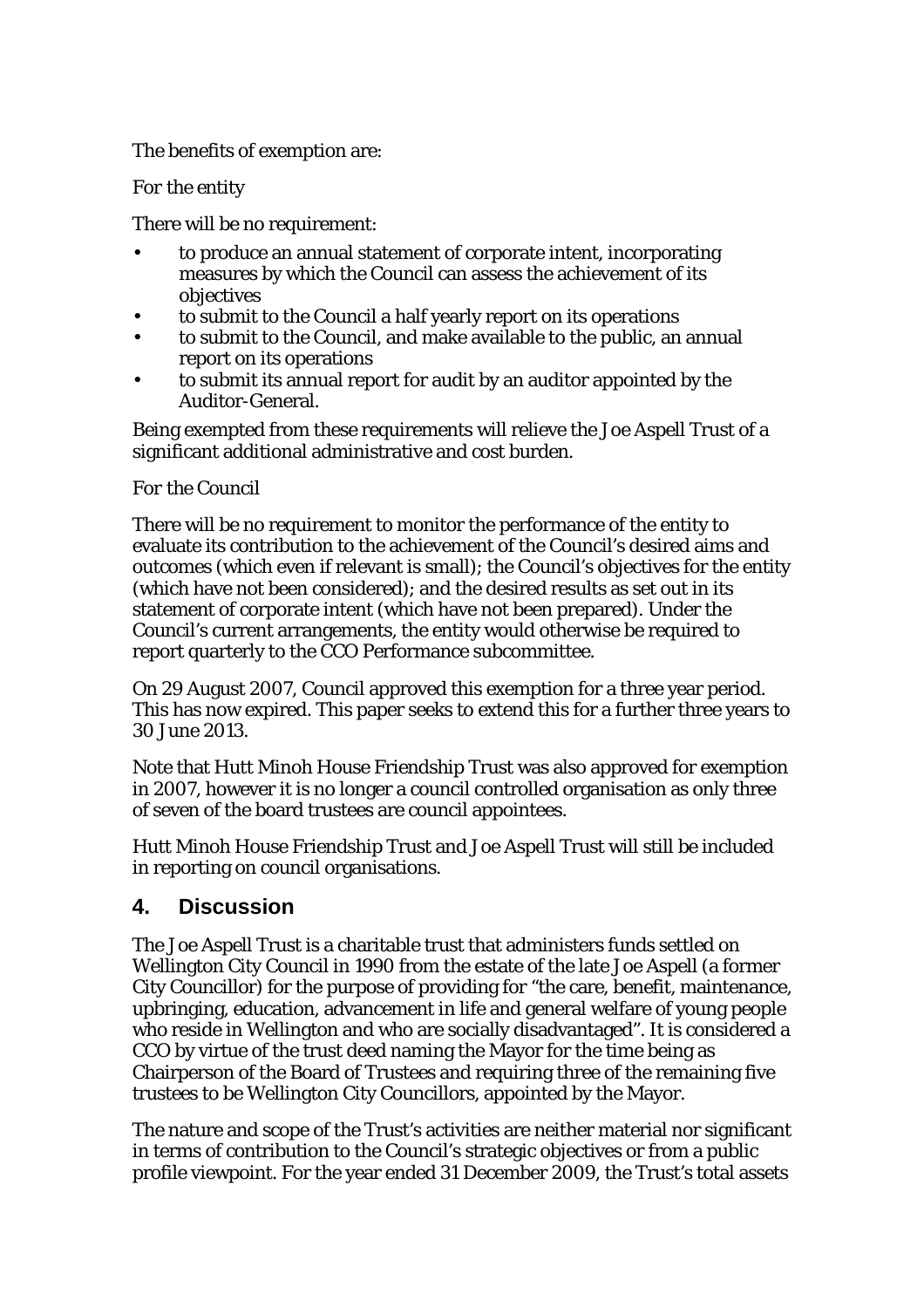were \$609,947 and interest income was \$41,992 against expenditure, principally donations, of \$62,516.

It was previously reported that the Auditor-General has indicated that he does not believe the Trust falls within the ambit of the audit regime he administers under the Public Finance Act 2001.

## **5. Conclusion**

On the basis of the criteria set out in Section 7 of the Act, the Joe Aspell Trust continues to be an ideal candidate for exemption from the provisions of the CCO monitoring regime. It is appropriate that the Council resolves to treat it as an exempted organisation in compliance with Section 6(4)(i) of the Act.

Contact Officer: *Danny McComb, Manager, Treasury & Council Controlled Organisations*